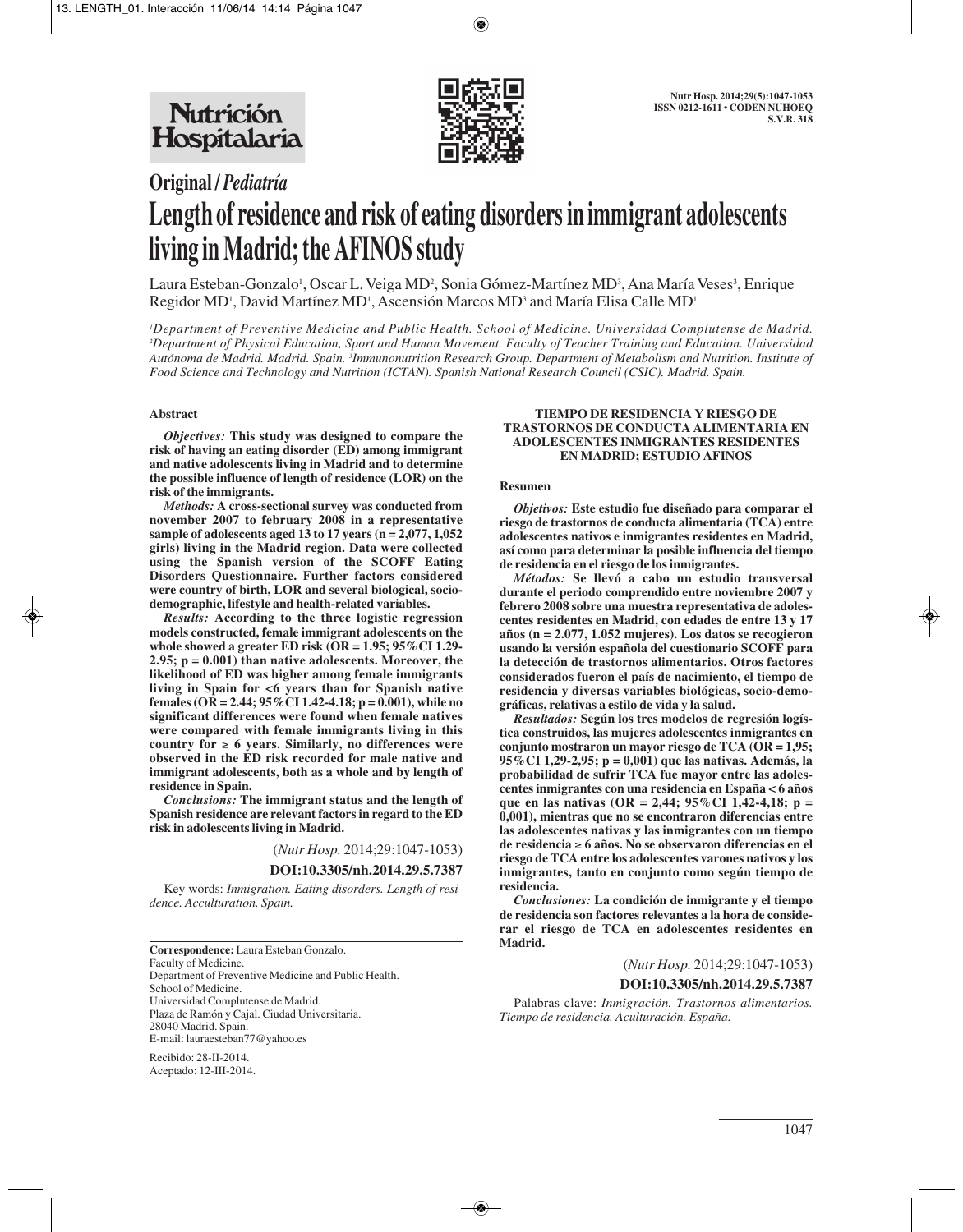# **Introduction**

Eating disorders (ED) are a growing concern linked to a wide range of gastrointestinal, neurological and endocrine conditions<sup>1</sup>. In immigrant populations, the appearance of ED has also been related to socio-cultural factors such as ethnicity and acculturation<sup>2,3</sup>.

Acculturation is the multi-component process whereby immigrant populations change their original lifestyle to adopt behaviors and habits of the dominant culture4 . Length of residence can be understood as an indirect measure of acculturation<sup>5</sup>, as confirmed in another study<sup>6</sup>.

Unlike the situation in other countries, immigration is a very recent phenomenon in Spain, which has substantially increased in some areas. For instance, in the Madrid region, the immigrant population grew from 2.3% in 1998 to 16.7% in 20107 .

Only a few studies have examined differences in the frequency or risk of ED between native and immigrant populations, and most have focused on female subjects. For this reason, in contextualizing this study, we have also considered those studies comparing the presence of ED among different ethnic groups as well as those carried out in adult populations. In one such study, increased bulimic behavior was observed in Greek adolescents of both sexes living in Greece compared with Greek migrants to Germany in the 1980s, yet no significant difference in this behavior was detected two decades later<sup>s</sup>. In contrast, numerous studies have addressed ethnic differences related to ED. For instance, among female adolescents, several studies have established that, certain ethnic groups are more vulnerable to ED2,3,9. However, the results of two further studies indicate that young adult Asian and Caucasian women are equally susceptible to ED<sup>10,11</sup>.

Further research efforts have addressed the issue of acculturation according to language proficiency and use, using indirect measures of this variable such as LOR or generation, but also using different acculturation scales based on cultural orientation and self-identification<sup>5</sup>. In effect, positive relationship was detected in adult women between the likelihood of suffering ED and acculturation $12$  and this relationship was also observed for certain ED in both men and women<sup>13</sup>. In another study, a longer length of residence in young women was related to a higher rate of weight-related concerns and behaviors (weight dissatisfaction, binge eating or dieting)<sup>6</sup>. Similarly, a greater identification with the western culture has been associated with a greater likelihood of disordered eating behavior in children of both sexes $14$ , yet the opposite was also observed in that less acculturated female adolescents were found to be more vulnerable to ED<sup>3</sup>. However, in adult women, no differences have been observed between acculturation and eating behavior<sup>15</sup>, or between acculturation and ED symptoms<sup>16</sup>.

Given the lack of Spanish studies examining this issue, the aim of our study was: 1) to establish differences in ED risk between male and female immigrant and Spanish adolescents living in Madrid, and 2) to assess the effect of LOR, as an indirect measure of acculturation, on the ED risk.

## **Methods**

## *Study design and participants*

The participants for this study were recruited from the AFINOS (*La Actividad Física como Agente Preventivo del Desarrollo de Sobrepeso, Obesidad, Alergias, Infecciones y Factores de Riesgo Cardiovascular en Adolescentes-*Physical Activity as a Preventive Agent for the Development of Overweight, Obesity, Infections, Allergies and Cardiovascular Risk Factors in Adolescents) study. The rationale and methods of the AFINOS study have been described in detail elsewhere<sup>17</sup>. Briefly, it is a cross-sectional survey conducted in 2007-2008 designed to obtain data on lifestyle and health indicators through a questionnaire administered to a representative sample of adolescents (*N*~2,000) aged 13 to 17 years from the Madrid region. Data were collected at randomly selected secondary schools (grades  $8<sup>th</sup>$  to 11<sup>th</sup>). The final sample comprised 2,077 subjects (1,052 girls), around 15% (n = 335; 186 girls) of whom were born in a foreign country [263 in a Latin American country (South and Central America) and 72 in a European country, mostly (around 85%) of Eastern Europe]. This figure of 15% is in line with the estimated pattern for the immigrant population of Madrid (around 16%) based on data from the National Institute of Statistics for 20107 . The countries of origin also coincide with the two largest immigrant groups (Europeans and Latin-Americans) living in the Madrid region according to the National Survey of Immigrants 200718. Of the 335 immigrants enrolled, only 318 provided LOR data for our analysis of the influence of this variable on the ED risk. The study protocol was approved by the Review Board of the *Puerta de Hierro* Hospital (Madrid, Spain) and the Bioethics Committee of the Spanish National Research Council (CSIC, Madrid, Spain). All parents or guardians and adolescents gave their written informed consent for participation.

# *Dependent variables*

All the variables used in this study were collected by questionnaire. The dependent variable, having a risk of ED, was estimated according to the Spanish version of the SCOFF Eating Disorders Questionnaire<sup>19</sup>. This is a screening tool originally designed for routine use to detect individuals considered to be at risk for ED and consists of five questions designed to assess deliberate vomiting, inability to control eating, weight loss, body image distortion and the impact of food on life. Two or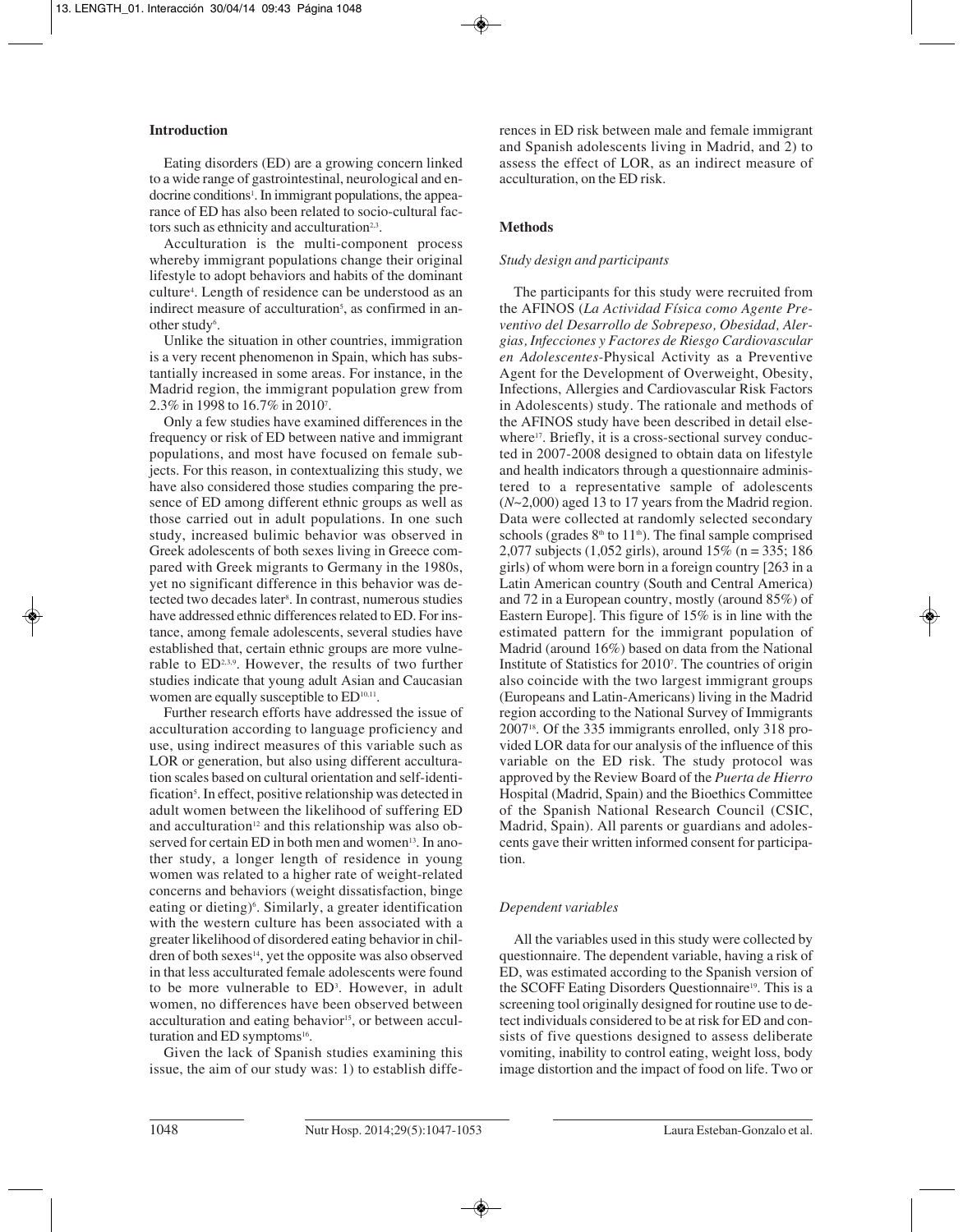more positive answers to the questions were taken to indicate being at risk of disordered eating behavior<sup>20</sup>.

# *Independent variables*

The independent variables in this study were immigrant status and LOR in Spain. For the analysis of LOR, two categories were defined for girls and boys separately: adolescents who had lived in Spain for fewer than 6 years ( $n = 182$ ) and those who had spent 6 years or more in this country  $(n = 136)$ , which is the only measure of acculturation available in the AFINOS study. Given that LOR has not been well defined in studies performed on immigrant adolescents, we selected a cut-off value that would divide our subjects into two similar-sized groups. The cut-off of 6 years used also seems reasonable for the average age of the adolescents (14.7-9+1.2 years).

# *Co-variables*

Some variables were considered co-variables in the analysis. These were: age, as a biological variable with a proven effect on  $ED<sup>21</sup>$ , socio-demographic variables that were available for all subjects such as family structure (two categories, both parents living at home, one or neither parent living at home) and large family (defined  $as \geq 3$  children by the Spanish government), also previously related to ED<sup>22</sup>; type of school (state versus private) and area of residence (Madrid center/suburbs versus rural areas). These last two variables have been related to socioeconomic status<sup>23,24</sup>, which has been considered in another study examining  $ED<sup>21</sup>$ . It should be noted that we lacked information on socioeconomic status (SES) for most of the AFINOS study sample owing to a low response rate of parents to the questionnaire.

Also included as co-variables were factors related to lifestyle: smoking (daily or occasionally) or non smoking (subjects who had never smoked or had given up smoking); daily consumption of fruit (at least one piece per day); dieting (currently on a restrictive diet to lose weight) and physical activity (active or non-active according to the PACE Program recommendation for adolescents of at least 60 min of moderate to vigorous exercise five days or more per week) $25$ , given that several lifestyle factors have been considered as risk factors for ED<sup>26</sup>.

Finally, we considered the following health-related variables: the presence of overweight or obese (estimated as the self-reported body mass index or weight/height squared (kg/m<sup>2</sup>) using the BMI age- and gender-specific cut-offs proposed by Cole et al.) $^{27}$ , selfreported medical diagnosis of depression and self-reported school performance (poor/adequate, good or very good), which has also been linked to health behaviors, due to the confirmed relationship between health condition and ED<sup>13, 26</sup>.

# *Data analysis*

The characteristics of the sample and output results of the study are provided as frequencies (percentages). Data for the male and female immigrant and native adolescents were compared by the Chi-squared test. Significance was two-sided ( $p < 0.05$ ).

The relationship between ED risk and LOR was assessed by binary logistic regression using three di fferent regression models for boys and girls separately, with the Spanish subjects as the reference group (calculating odds ratios and 95% confidence intervals). In the first model, we adjusted for age as a biological varia ble, in the second model we adjusted also for socio-demographic and lifestyle variables and in the third model we added the health state variables. These three models were used to evaluate the potential impacts as confounders of all co-variables on the relationship bet ween LOR and ED risk. All statistical tests were performed using the SPSS package (v 15.0) for Windows XP.

# **Results**

The characteristics of the male/female native and immigrant adolescents, overall and by LOR, are provided in table I. Risk prevalence for ED in the Spanish native and immigrant adolescent populations by sex are provided in figure 1. The female immigrant adolescents showed a higher prevalence than the female Spanish ( $P < 0.001$ ). Significant differences also emerged in ED risk when we compared female native and immigrant females with a LOR  $<$  6 years (P  $<$ 0.001) yet these differences were no longer significant for female adolescents in the group  $LOR \ge 6$  years (P = 0.173). No significant differences were observed when comparing male natives with male immigrants as a whole, or in the groups  $LOR < 6$  years (P = 0.460) and LOR  $\geq 6$  years (P = 0.893).

The logistic regression models constructed are shown in table II. Using the native female adolescents as the reference group, the ED risk adjusted for age was greater in immigrants (Model 1) ( $OR = 1.84$ ; 95%CI 1.32-2.57;  $p = 0.002$ ). After adjusting also for socio-demographic and lifestyle variables (Model 2) the ED risk of the female immigrants was slightly higher (OR = 2.01; 95%CI 1.36-2.98; p < 0.001). When factors related to health state were added as co-variables (Model 3), the ED risk was also higher among the female immigrant adolescents (OR = 1.95; 95%CI 1.29-2.95; p = 0.001).

When the female natives (reference group) were compared with the female immigrants according to LOR, those whose LOR was < 6 years showed a higher ED risk according to the three models ( $OR = 2.29$ ; 95%CI 1.49-3.50; p < 0.001, OR = 2.40; 95%CI 1.44- 3.99; p = 0.001, OR = 2.44; 95%CI 1.42-4.18; p = 0.001, respectively), however these differences in the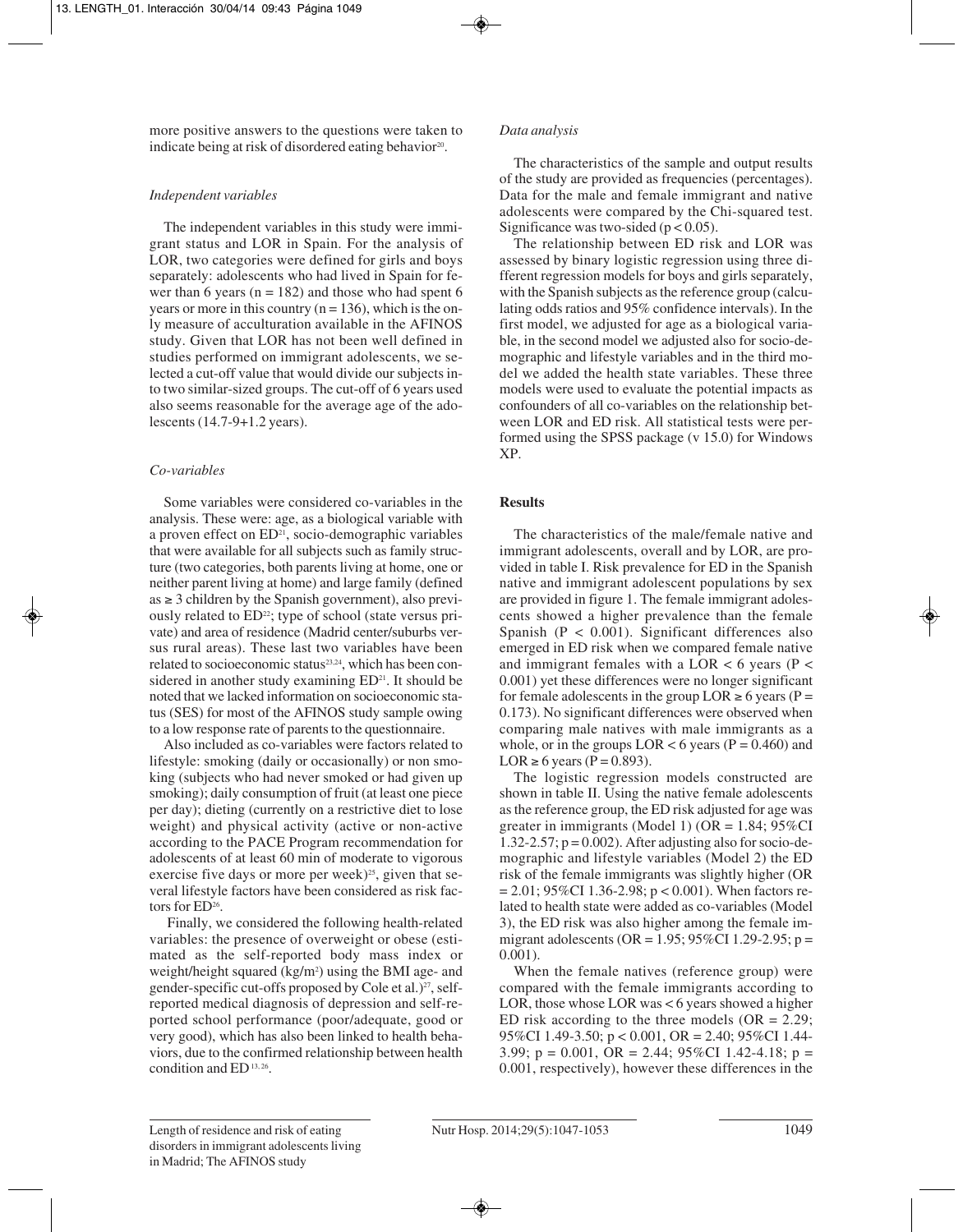#### **Table I**

|                                                 |           |                   |         | <i>Immigrants</i><br>Length of residence |                |       |  |
|-------------------------------------------------|-----------|-------------------|---------|------------------------------------------|----------------|-------|--|
|                                                 | Spanish   |                   |         |                                          |                |       |  |
|                                                 |           | <i>Immigrants</i> | $P^*$   | $<6$ years                               | $\geq 6$ years | $P^*$ |  |
| <b>Girls</b>                                    |           |                   |         |                                          |                |       |  |
| n                                               | 866       | 186               |         | 101                                      | 77             |       |  |
| Age [mean, $(SD)$ ]                             | 14.7(1.2) | 14.9(1.2)         | 0.113   | 14.8(1.2)                                | 15.1(1.2)      | 0.088 |  |
| Age 13-14 years $(\%)$                          | 41.9      | 43.0              | 0.784   | 43.5                                     | 36.4           | 0.173 |  |
| Age 15-17 years $(\%)$                          | 58.1      | 57.0              |         | 53.5                                     | 63.6           |       |  |
| Living with both parents $(\%)$                 | 79.7      | 64.5              | < 0.001 | 70.3                                     | 57.1           | 0.069 |  |
| Large family $(\%)$                             | 8.2       | 23.6              | < 0.001 | 19.6                                     | 29.7           | 0.128 |  |
| Public school (%)                               | 85.3      | 83.9              | 0.611   | 88.1                                     | 77.9           | 0.068 |  |
| Residing in metropolitan area + suburbs $(\%)$  | 62.4      | 67.6              | 0.187   | 60.8                                     | 75.3           | 0.042 |  |
| Curently dieting $(\%)$                         | 12.3      | 15.8              | 0.205   | 20.8                                     | 9.1            | 0.034 |  |
| Overweight and obesity $(\%)$                   | 9.9       | 13.6              | 0.144   | 14.6                                     | 10.8           | 0.468 |  |
| Smokers $(\% )$                                 | 21.7      | 13.4              | 0.013   | 12.0                                     | 15.3           | 0.536 |  |
| Physically active $(\%)$                        | 16.4      | 13.0              | 0.257   | 12.9                                     | 14.3           | 0.784 |  |
| Daily fruit consumption $(\%)$                  | 45.0      | 44.1              | 0.834   | 37.8                                     | 50.9           | 0.089 |  |
| Reported medical diagnosis of depression $(\%)$ | 2.4       | 6.0               | 0.010   | 6.1                                      | 5.3            | 0.838 |  |
| Poor school performance (%)                     | 5.2       | 7.6               | 0.212   | 8.0                                      | 6.5            | 0.703 |  |
| <b>Boys</b>                                     |           |                   |         |                                          |                |       |  |
| n                                               | 876       | 149               |         | 81                                       | 59             |       |  |
| Age [mean, $(SD)$ ]                             | 14.7(1.2) | 14.9(1.2)         | 0.113   | 14.9(1.2)                                | 14.7(1.2)      | 0.493 |  |
| Age 13-14 years $(\%)$                          | 44.2      | 44.3              |         | 42.0                                     | 49.2           | 0.399 |  |
| Age 15-17 years $(\%)$                          | 55.8      | 55.7              |         | 58.0                                     | 50.8           |       |  |
| Living with both parents $(\%)$                 | 81.7      | 69.9              | 0.001   | 69.6                                     | 69.0           | 0.935 |  |
| Large family $(\%)$                             | 7.0       | 16.3              | < 0.001 | 20.0                                     | 10.5           | 0.140 |  |
| Public school (%)                               | 83.6      | 86.6              | 0.928   | 90.1                                     | 81.4           | 0.135 |  |
| Residing in metropolitan area + suburbs $(\%)$  | 65.5      | 67.9              | 0.931   | 64.1                                     | 75.9           | 0.142 |  |
| Curently dieting $(\%)$                         | 7.0       | 7.0               | 0.994   | 9.2                                      | 1.7            | 0.067 |  |
| Overweight and obesity $(\%)$                   | 24.1      | 27.8              | 0.338   | 32.1                                     | 19.3           | 0.098 |  |
| Smokers $(\% )$                                 | 12.9      | 11.8              | 0.709   | 13.9                                     | 10.7           | 0.580 |  |
| Physically active $(\%)$                        | 28.8      | 28.9              | 0.982   | 35.8                                     | 20.3           | 0.047 |  |
| Daily fruit consumption $(\%)$                  | 40.9      | 36.1              | 0.279   | 32.1                                     | 40.4           | 0.320 |  |
| Reported medical diagnosis of depression $(\%)$ | 1.0       | 2.1               | 0.288   | 3.8                                      | 0.0            | 0.136 |  |
| Poor school performance (%)                     | 7.4       | 8.1               | 0.773   | 9.6                                      | 5.5            | 0.388 |  |

*Characteristics of the Spanish native and immigrant adolescents examined, overall and by length of residence in the Madrid region, Spain. Sample comprised of 2,077 subjects aged 13-17 years*

\*Pearson's χ<sup>2</sup> test (Student's t-test for age and BMI as a continuous variables).

three models were not detected for those whose LOR was  $\geq 6$  years.

For the adolescent boys, no differences were observed in ED risk between natives and immigrants as a whole, or when comparing natives with the two immigrant LOR groups.

### **Discussion**

### *Results related to ethnicity*

The findings of this study indicate that female immigrant adolescents carry a greater risk of having an ED than their Spanish counterparts, while no differences were detected in the ED risk between male native and immigrant adolescents. To our knowledge this risk has not been previously examined in Spain. The only research found with any similitude at all is a study performed in Ceuta (a Spanish city in North Africa) a higher prevalence of ED was observed in Muslim adolescents of both sexes (12-20 years) than in Christian adolescents, probably due to the common cultural ties of these subjects with the neighboring country Morocco<sup>28</sup>.

Very few studies outside Spain have compared ED risks in immigrant and native populations. We therefore consider of interest studies that have addressed related issues including those assessing the influence of ethnicity on ED. The findings of many of these investigations are partially consistent with the present results obtained in female adolescents. For example, the frequency of unhealthy eating behaviors was reported higher among Asian than Caucasian adolescents living in the UK<sup>2</sup>. In Croatia, restrained eating behavior seems to be more common among immigrant adolescents of both sexes compared to natives<sup>29</sup>. Asian ado-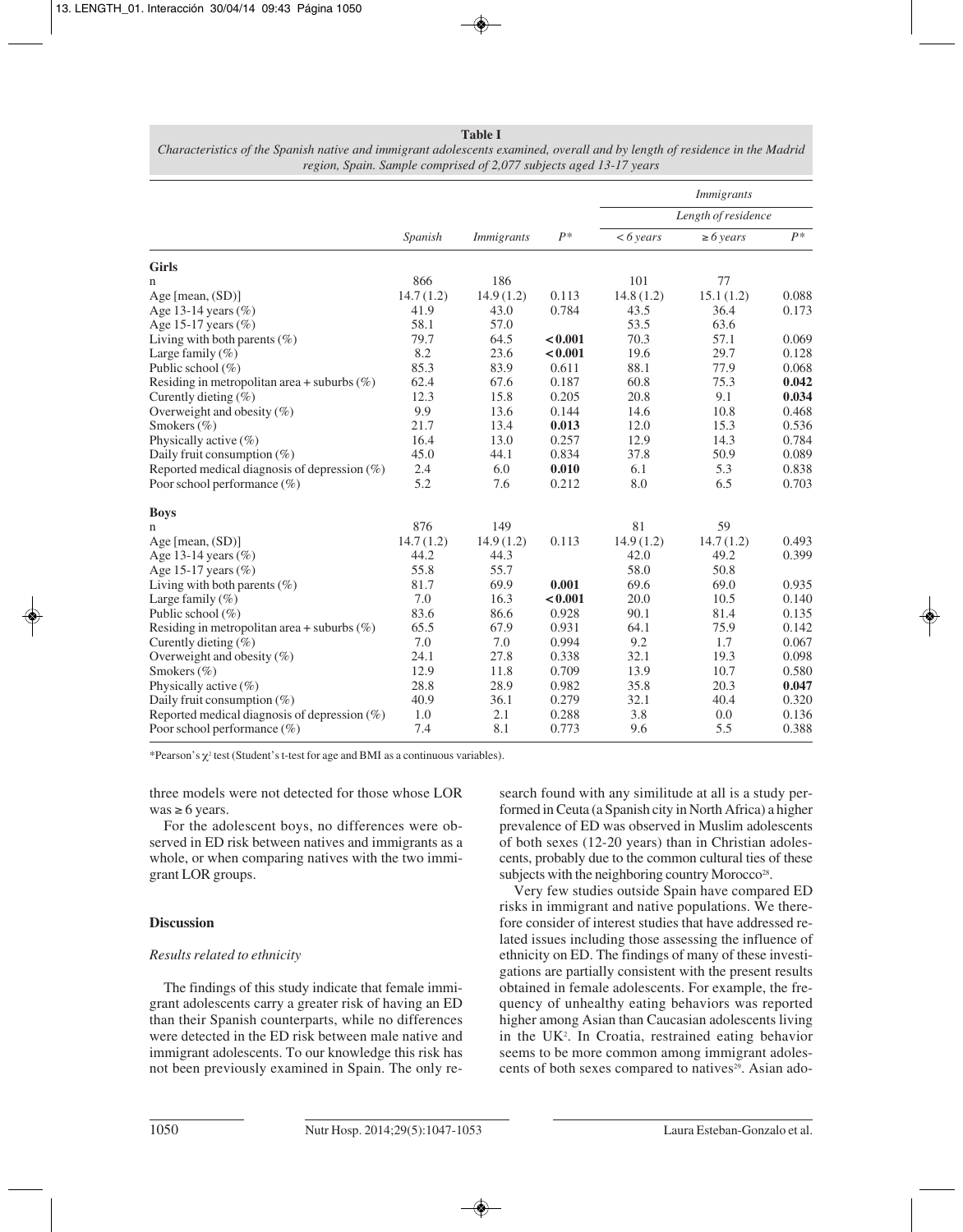

*Fig. 1.—Eating disroder risk prevalences according to SCOFF scores recorded in Spanish and immigrant adolescents living in the Madrid region, Spain (surveyed 2007-8).*

**Table II** *Logistic regression models for the risk of having an eating disorder in Spanish native and immigrant adolescents (13-17 years), overall and by length of residence (LOR) in the Madrid region, Spain. Sample comprised of 2,077 subjects*

|                           |           | Model 1       |                  |           | Model 2       |                |      | Model 3       |                |  |
|---------------------------|-----------|---------------|------------------|-----------|---------------|----------------|------|---------------|----------------|--|
|                           | <i>OR</i> | 95% CI        | $\boldsymbol{P}$ | <i>OR</i> | 95% CI        | $\overline{P}$ | 0R   | 95% CI        | $\overline{P}$ |  |
| <b>Boys</b>               |           |               |                  |           |               |                |      |               |                |  |
| Spanish                   | 1.00      |               |                  | 1.00      |               |                | 1.00 |               |                |  |
| Immigrants                | 1.06      | $0.66 - 1.68$ | 0.802            | 1.12      | $0.68 - 1.85$ | 0.647          | 1.13 | $0.66 - 1.94$ | 0.634          |  |
| Length of residence       |           |               |                  |           |               |                |      |               |                |  |
| Spanish                   | 1.00      |               |                  | 1.00      |               |                | 1.00 |               |                |  |
| Immigrants $< 6$ years    | 1.24      | $0.69 - 2.22$ | 0.458            | 1.23      | $0.64 - 2.33$ | 0.525          | 1.16 | $0.59 - 2.29$ | 0.657          |  |
| Immigrants $\geq 6$ years | 1.02      | $0.50 - 2.07$ | 0.949            | 1.24      | $0.59 - 2.61$ | 0.558          | 1.37 | $0.61 - 3.10$ | 0.441          |  |
| <b>Girls</b>              |           |               |                  |           |               |                |      |               |                |  |
| Spanish                   | 1.00      |               |                  | 1.00      |               |                | 1.00 |               |                |  |
| Immigrants                | 1.84      | 1.32-2.57     | < 0.001          | 2.01      | 1.36-2.98     | < 0.001        | 1.95 | 1.29-2.95     | 0.001          |  |
| Length of residence       |           |               |                  |           |               |                |      |               |                |  |
| Spanish                   | 1.00      |               |                  | 1.00      |               |                | 1.00 |               |                |  |
| Immigrants $< 6$ years    | 2.29      | 1.49-3.50     | < 0.001          | 2.40      | 1.44-3.99     | 0.001          | 2.44 | 1.42-4.18     | 0.001          |  |
| Immigrants $\geq 6$ years | 1.42      | $0.86 - 2.33$ | 0.164            | 1.65      | 0.94-2.91     | 0.079          | 1.66 | $0.92 - 2.99$ | 0.091          |  |

**Model 1,** adjusted by age.

**Model 2,** adjusted by age, cohabiting with parents, family size, school, area of residence, smoking, dieting, physical activity and daily fruit consumption.

**Model 3,** adjusted by age, cohabiting with parents, family size, school, area of residence, smoking, currently dieting, physical activity, daily fruit consumption, overweight or obese, school performance and depression.

lescent girls in Australia showed higher scores in attitudes to and psychopathology of ED than their Caucasian counterparts<sup>3</sup>.

Moreover, several authors have reported results indicating a higher vulnerability to ED or related issues among native subjects compared with immigrants, or among Caucasian subjects compared with other ethni cities (those with a more likely migrant background) while other investigations have detected no such differences. Thus, in two studies carried out in the UK, Caucasian mothers and daughters reported higher levels of restrained eating than Asian mothers and daughters<sup>15</sup>, although there were no differences between young British and Asian girls (mean age 21-22 years) in terms of having ED10.

In the United States, female Caucasian and Latino adolescents have shown a higher ED risk than their African counterparts<sup>9</sup>. However among adults, no differences were observed between native Americans and other ethnicities in ED symptoms<sup>30</sup>, which is in line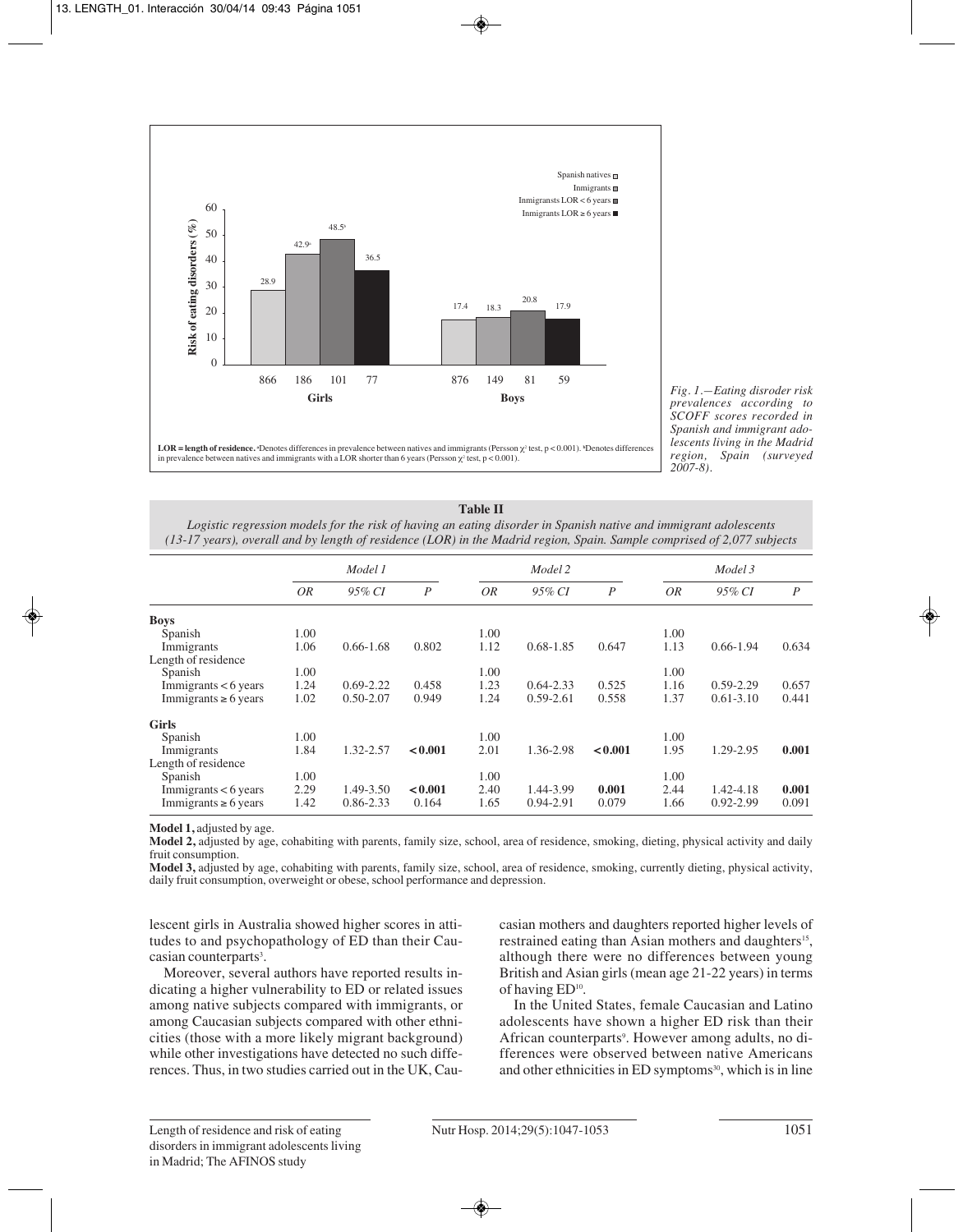with the lack of differences observed among women belonging to different ethnic groups<sup>12</sup>.

## *Results related to acculturation*

The findings of the present study also reveal a greater risk of ED in female immigrants living in Spain for  $< 6$  years compared to female natives, but this difference disappears when these girls have lived for  $\geq 6$ years in this country. This outcome suggests that a longer time of residence is slightly protective against ED in adolescent girls. However, no differences were detected when we compared our two length of residence groups of male immigrants and male native adolescents.

Few studies have addressed the relationship between acculturation or length of residence and ED in adolescents. In agreement with our results, a study carried out in Australia revealed that less acculturated Asian adolescent girls aged 14-17 years scored higher in attitudes to and psychopathology of ED than those who were more acculturated3 . Partially in line with our results, in children of both sexes living in the US, length of residence was not correlated with ED, while stronger identification with the host culture was associated with a greater likelihood of ED<sup>14</sup>. To the best of our knowledge, no Spanish study exists with which to compare our results. In Europe, a single study examining this issue among Asian mothers and daughters, all adults living in London, concluded that acculturation was not associated with eating behaviors (restrained eating and calorie concerns)15, contradicting what we observed in girls.

Much of the information from the US and Australia conflicts with our observations in adolescents and studies performed in adults have provided inconsistent results. For example, in a study comparing Hispanic, Asian, Black and White adult women aged 18-44 years in the US, more acculturated subjects were more prone to suffer from ED<sup>12</sup>, which is in disagreement with our results. Similarly, positive correlation was noted bet ween LOR and the risk of certain ED among males and females aged 18 years or older<sup>13</sup>.

In Australia, identifying with the western culture (indicating greater acculturation) was positively associa ted with disordered eating, and a negative relationship was detected between identification with the culture of origin and disordered eating in Muslim-Australian women aged 18-444 . Besides, a longer LOR in Australia was linked to more weight dissatisfaction in young women aged 18-23 years, despite a shorter time of residence being correlated with more dieting and binging<sup>6</sup>.

# *Possible causes of ED risk*

The main reason for a female immigrant adolescent showing a higher ED risk than a female native adolescent could be stress during the course of acculturation<sup>31</sup>. In the US, acculturation stress and body dissatisfaction combined have been shown to make female students from different ethnic groups more vulnerable to bulimic symptoms. Specifically, those who reported body dissatisfaction combined with a low level of acculturation stress were less vulnerable to these bulimic symptoms<sup>32</sup>. Further, a higher level of acculturation stress was linked to higher rates of ED symptoms in Black and Latino women living in the US<sup>16</sup>. However, according to other authors, stress could diminish with a greater LOR33, which would be in agreement with our results.

Otherwise, it is possible that immigrants from nonwestern countries adopt the social standards of western societies, given that the acculturation process implies an adaptation of values and behaviors as a result of interaction with the host culture<sup>5</sup>. This could be extended to eating attitudes and behaviors. Accordingly, female immigrant adolescents would be pressured to adopt a thin model of beauty as the cultural stereotype, especially the western ideal of a slim female body. In this regard, Mexican-American women with an Anglo orientation showed a greater preference for a thinner body and less tolerance for overweight figures than those with a Me xican orientation34. This pressure and the internalization of the thin ideal present in western countries, have been identified as risk factors for the body dissatisfaction and body image problems associated with ED<sup>35</sup>.

# **Conclusions and limitations of the study**

Based on our results, we may conclude that: 1) female immigrant adolescents living in the Madrid region carry a greater ED risk than their female Spanish peers. We were able to detect this link independently of the model used to adjust for several co-variables; 2) female immigrant adolescents living in Spain for fewer than 6 years are more prone to develop an ED than female native adolescents, while female immigrants living for 6 years or longer in the country show a similar risk to their female native peers; and 3) length of residence could be an independent factor affecting ED risk.

Our study has several limitations. The first is that variables were self-reported, which compromises the quality of data. In addition, the group of immigrants was multiethnic and it is possible that different countries of origin could determine a different response when individuals come into contact with another culture. Another limitation is that we have used the length of residence as an indirect measure of acculturation, which could be incomplete; unfortunately, no other measure was available in the AFINOS study. Also, information on socioeconomic status (e.g., family income, work activities or level of parent studies) was not available because of the low completion rate of the questionnaire by parents (under 40%) in the AFINOS study. Consequently, we could not enter this informa